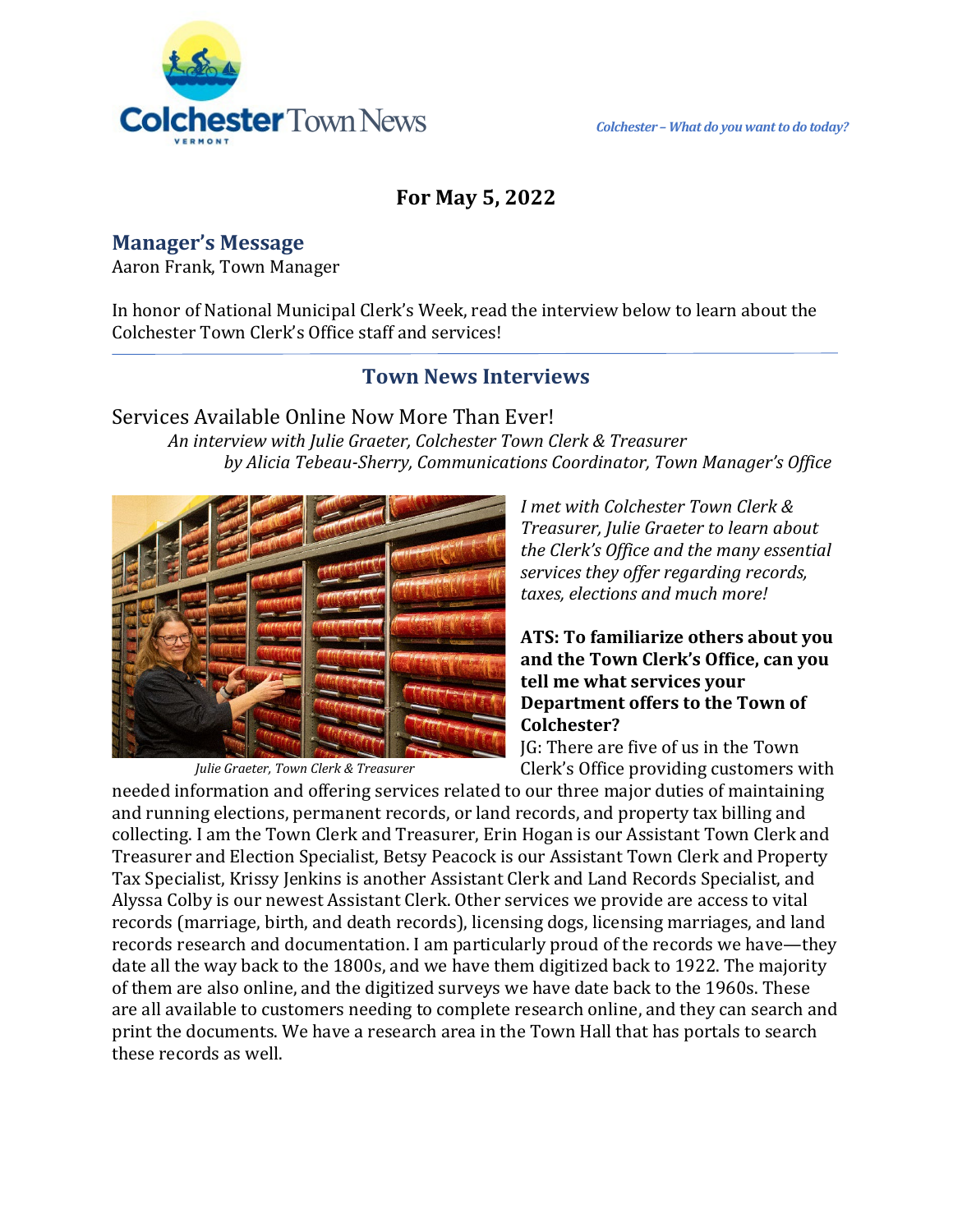

Elections are another large portion of what we do. Many people think of elections as being a one-day thing; however, our elections are often 45 to 50 days long because State and Federal elections require ballots be mailed to people, especially overseas community members, so we are processing, sending, and receiving ballots 45 days from Federal elections. For Town elections, the processing is usually closer to 20 days; however, either case includes months of preparation, whether that is having our data bases ready to be

pulled September 1st for a November election or arranging the voting area. As our Election Specialist, Erin has access to the State-run election software to track, enter into, and maintain the database with our Town's information and results. She also maintains all of our incoming voters and those voters who have left Town and enters the participation for every election— March was her first election in this position and she did very well as she is very organized and you have to be in that position.



*Research area on the first floor of Town Hall.*

Town Municipal Service and State of Vermont Education Taxes are also billed out of our office after Bob Vickery, the Town Assessor, has set all the values of all the properties in Town. After he provides the values to us, we reconcile and confirm the data or information



*Ballot Dropbox signage*

is correct and begin the process of preparing the bills to be sent to an outside printer that prints and sends them for us. Once those bills are out, we collect three times a year. Betsy and I work together to get those combined Town and State tax bills out the door, and then she documents all the revenues received into the system, puts checks in, adjusts errors, manages peoples' payment plans, and finally transfers the majority of the property tax funds to the Colchester School District, on behalf of the State of Vermont.

Three of our staff are passport agents and two process requests for vital records as well. People can obtain their passports, whether it's a new application or a renewal that has expired more than 5 years ago. They can also receive certified copies for birth, death or marriage records. Other services we provide are dog licenses, assistance with VT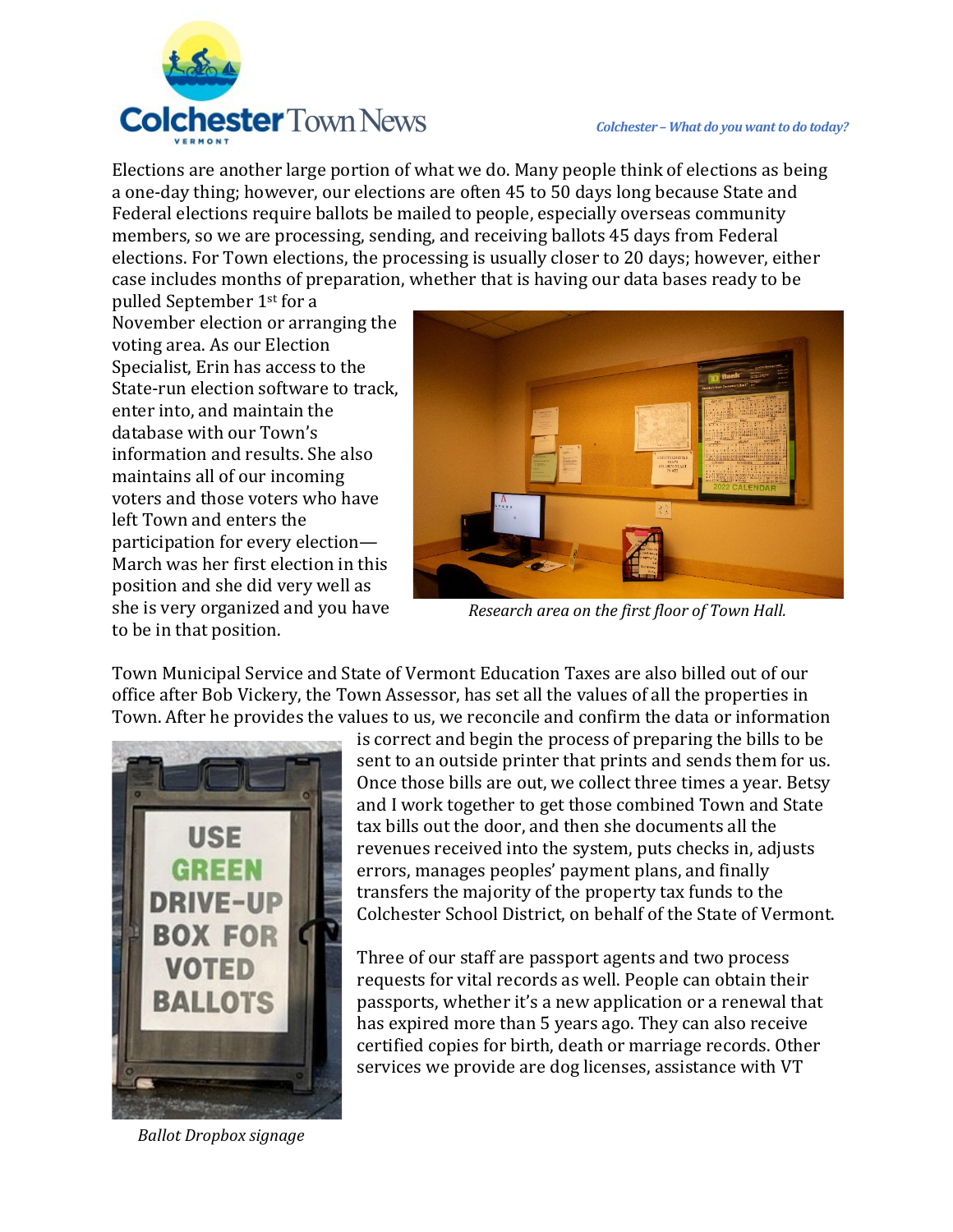

families.

homestead declarations and property tax bills, and collection payments of fees from other Town Departments. We're always providing lots of general customer service as well, as we get a lot of calls and requests with unique questions or concerns, so we try our best to point them in the right direction.

#### **ATS: What might the community not know about your Department and what it offers?**

JG: Another of our myriad duties is cemetery management. Between our office and the Parks and Recreation department, we manage the six Colchester cemeteries together. The majority of the cemeteries are full, but we have lots in some and including newly acquired lots available around our oldest, the Munson Cemetery. We like to share this information because it can be relieving



for community members to be able to find a final resting place for themselves and their *Munson Cemetery*

### **ATS: How do the employees of your department work together to complete your department's projects and services?**

JG: We are often collaborating with each other, but especially when one of us enters a



*Some of your Clerk's Office staff!*

busier time of year. For example, when property taxes are happening, Betsy has to do a particular part of the tax collection process, mainly entering information into the software, so someone else needs to collect it, address any issues that may come up with the checks or payment, take payment at the counter, and add up checks to make sure they look appropriate—that's when all of us are jumping in and doing these other pieces and parts to help Betsy get through those busy weeks.

#### **ATS: What types of projects has your department been working on and what can the community look forward to from them?**

JG: One of the things we started in the late fall, early winter was updating our current dog registration software. We were approached by our provider to test this new software and we were all for it because the new online platform would eventually provide access for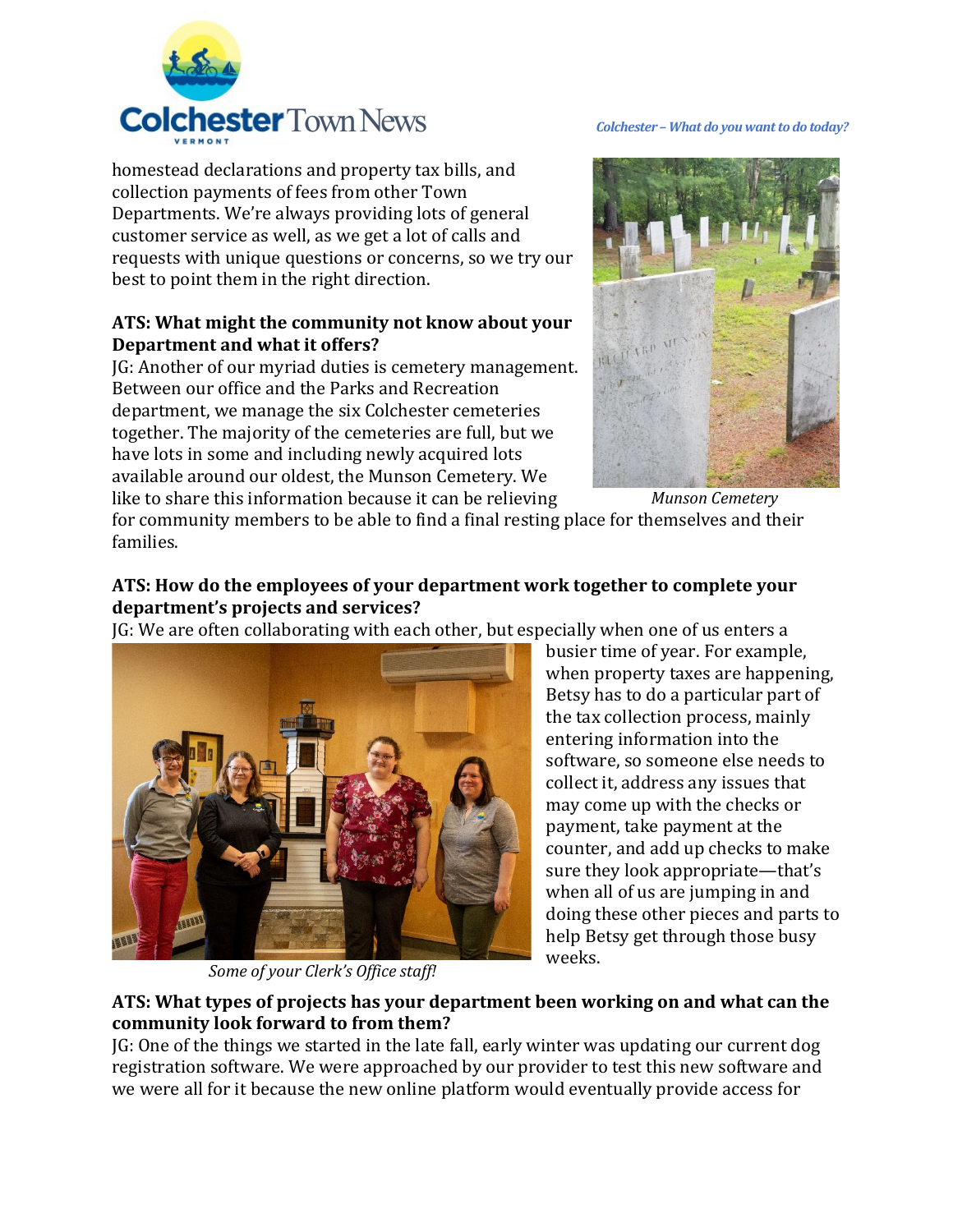

customers and other users other than just in-house. We spent November and December learning the software, testing it, and giving our provider feedback for improvements as far as our usage goes. We went live on January 1st and we've been using it since. The overall goal is to make it available to our customer to renew their own dog licenses online, to pay,



upload their rabies paperwork, and then print out their own dog license whenever they'd like using the portal when we make it available. It will be exciting to give them an additional way for them to do this because one of my goals is for people to not have to come into this building if they don't want or feel comfortable coming in, whether because of schedule conflicts, COVID concerns, or anything else.

*Colchester Land Record Books*

#### **ATS: What are you proud of that your department has completed?**

JG: COVID-19 brought on a lot of changes and stress, so one of the things that I am most proud of is how our department was able to provide safe and impartial elections during 2020 and 2021. It was very challenging to make sure everyone had the ease to receive, vote and return ballots to us in the way that they felt most comfortable, but we did give those options to them and we think it helped with the participation in those elections and their comfort levels around voting during a pandemic. Some other things that came out of that whole process has to do with our land records. We had to close the building down for some time and then operated for half a day, but due to requirements from the Federal and State levels, we had to make our records available to customers as they needed them. We had many records already digitized by the previous Town Clerk, but we recognized there were

certain land records that people requested often that still weren't available online, so we completed two large digitization projects that made these available to the public by the end of 2020. Now we have the majority of the information people need to sell or refinance available online. We struggled making sure people had the opportunity to pay their property taxes in the most



*Colchester Land and Vital Record and Survey Vault*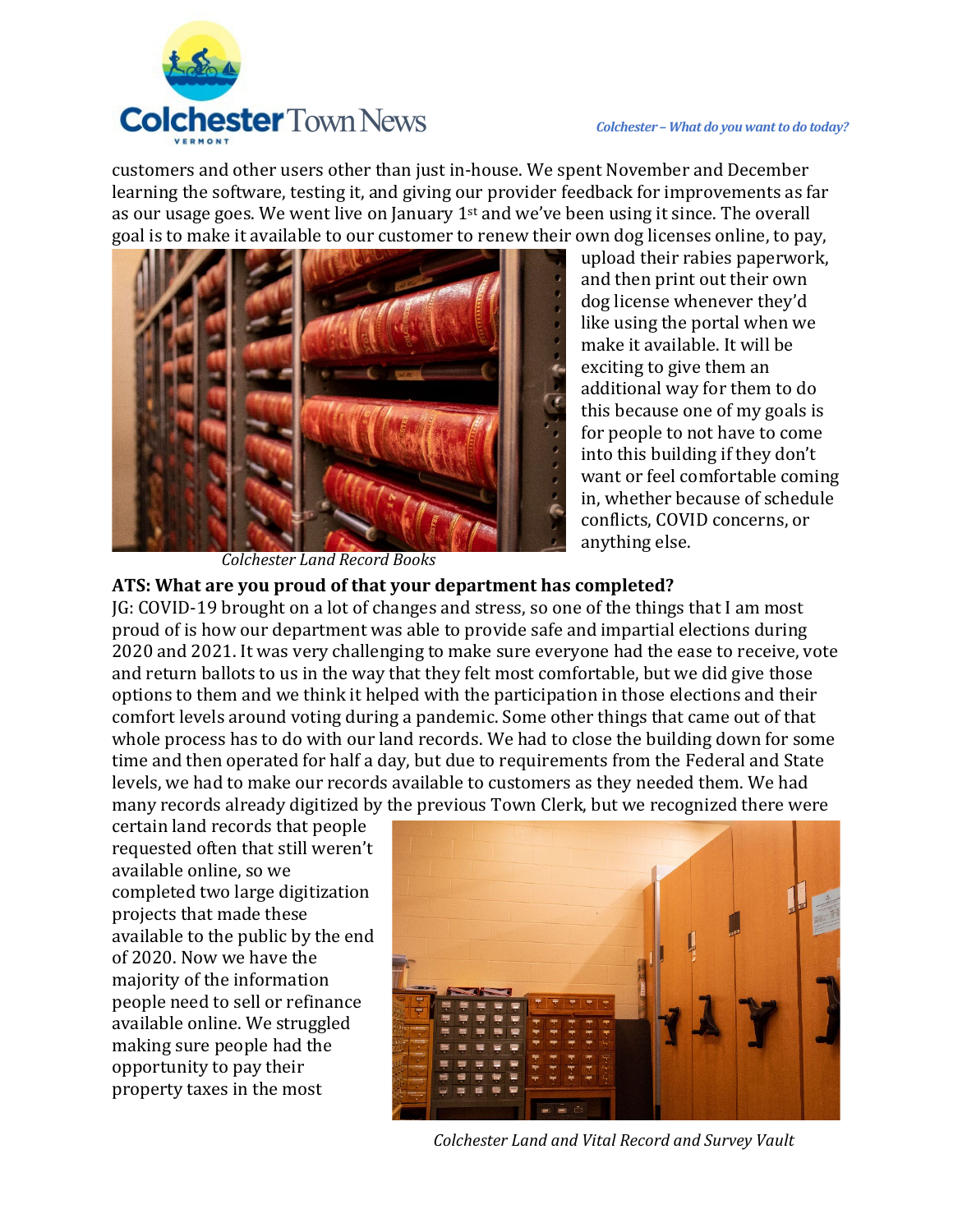



comfortable way for them as well, so we added a new e-check option to our services and people can pay with their banking information with a flat rate. This really helped provide the public with the security of taxes getting paid without having to come in or put it in a post office box. We've seen an increased use of this option and we are glad we are now able to offer it.

#### **ATS: You also coordinate the Cemetery Advisory—what does this committee do for the Town? Are there open member positions, volunteer opportunities, or other possibilities for the community to become involved?**

JG: This advisory committee advises staff and the Selectboard on the operation and maintenance of the Town's cemeteries. We haven't been able to function because we haven't had enough members. We are currently looking to gain at least one new member to join so it can begin meeting again and assisting in long-range planning regarding the Town's cemeteries. If community members are interested, they can call me at 802-264- 5520 or email [TownClerk@colchestervt.gov](mailto:TownClerk@colchestervt.gov) for more information, as there is a process to be interviewed and appointed by the Selectboard.

## **ATS: How can the community keep up with your department?**

JG: We do put a lot of information on our website and keep it current, and deadlines are posted there and on the Town's Facebook page as well.

# **Upcoming Town Meetings**

**Selectboard:** Tuesday, May 10th*,* 6:30 pm at the Colchester Town Offices, 3rd Floor Outer Bay Conference Room, 781 Blakely Road. Residents are welcome to attend the meeting or alternatively send a note, up to 1,000 words, to TownManager@colchestervt.gov with "Citizens to be Heard" in the Subject and their name and address in the body of the email. The email will be shared with the entire Selectboard prior to the meeting and included in the information packet at the next meeting (as the information packet for the current meeting is sent out along with the agenda).

- Watch the Meeting Online via Live Stream:<http://lcatv.org/live-stream-2>
- Agenda: [www.bit.ly/Colchester-SB-Agendas](http://www.bit.ly/Colchester-SB-Agendas)

**Development Review Board:** Wednesday, May 11th, 7:00 pm at the Colchester Town Offices, 3rd Floor Outer Bay Conference Room, 781 Blakely Road. The Development Review Board will likely be participating remotely. Members of the public will have the option to choose either remote or in-person attendance. Masks are required for in-person attendance. Public comments can be submitted prior to the hearing by email to [zmaia@colchestervt.gov](mailto:zmaia@colchestervt.gov) or by mail to Town of Colchester, c/o Development Review Board, 781 Blakely Road, Colchester, VT 05446. Alternatively, participate in the public comment periods during the hybrid meeting.

- Participate by Phone: 1-929-205-6099
- Meeting ID: 871 3561 5437 (US New York)